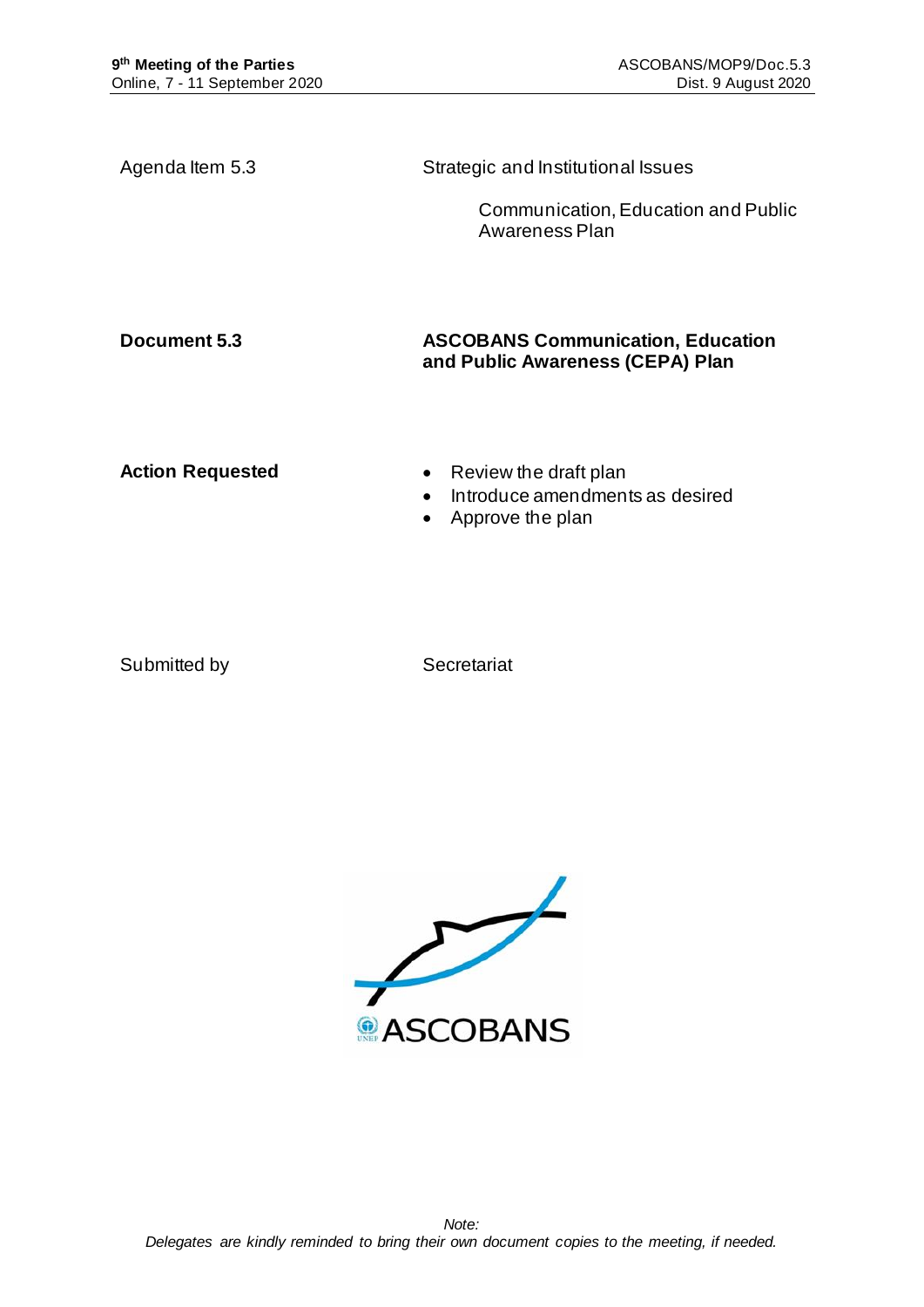## **ASCOBANS COMMUNICATION, EDUCATION AND PUBLIC AWARENESS (CEPA) PLAN**

### **Background**

1. As requested in Activity 41 of ASCOBANS Work Plan 2017-2020 [\(Resolution](https://www.ascobans.org/en/document/work-plan-ascobans-advisory-committee-and-secretariat-2017-2020-and-strategic-plan-0) 8.2), this document reviews the 2010-2012 Communication, Education and Public Awareness (CEPA) Plan adopted at the 17<sup>th</sup> Meeting of the Advisory Committee in 2010 and presents a simplified draft CEPA plan for 2021-2024 in Annex 1 for approval.

#### **Review**

- 2. The old CEPA plan (see [AC17/Report](https://www.ascobans.org/en/document/report-17th-meeting-ascobans-advisory-committee) Annex 10) is 15 pages long, covering an (1) introduction, (general principles, potential activities); (2) interpretation and further ideas (printed resources and educational/promotional material, engaging through events and mobile exhibitions, website, International Day of the Baltic Harbour Porpoise, International Year of Biodiversity, ASCOBANS Care Award, Regional Champions, Wikipedia Pages), and a table of (3) Objectives and Recommended Actions.
- 3. In the new draft plan, sections 1 and 2 have been omitted. While presenting some good ideas, many suggested activities in section 1 and 2 of the 2010-2012 CEPA plan were not realistic for the Secretariat to undertake owing to limited capacity and resources. A few of the suggested activities did take place and the Secretariat has reported on them to meetings of the Advisory Committee.
- 4. If the list of potential activities and ideas is not included in the table of 'Recommended Activities', it comes across as a mere wish list, without actions being allocated. In addition, if not included in the table, the delivery or success of an activity is difficult to measure.
- 5. Based on experience from the past two quadrenniums, the ASCOBANS website continues to be the most important outreach tool at the disposal of the Secretariat. Together with social media, these are the main tools employed by other CMS family agreements.
- 6. The ASCOBANS Secretariat receives support, upon request, from the joint Information Management, Communication and Awareness-raising (IMCA) Unit servicing the CMS and AEWA Secretariats. Support requests need to be anticipated at the beginning of a calendar year at least for a whole year ahead, to allow for the IMCA team to plan its workload. Sometimes the support requests cannot be accommodated, especially if the ask is too timeconsuming or expensive (e.g. producing a video).

#### **Draft CEPA Plan**

- 7. Noting the size and limited funds of the Secretariat, the draft CEPA plan for 2021-2024, included in the annex, is a more concise version than the previous one from ten years ago. The purpose of the draft CEPA Plan is to identify realistic activities relevant to ASCOBANS and mandated by Parties, to be undertaken by the Secretariat, Parties and relevant partners. It will seek a clearer focus amongst Secretariat, Parties, Partners and stakeholders regarding objectives
- 8. The draft CEPA Plan lists relevant activities from the proposed ASCOBANS Work Plan 2021- 2024 [\(ASCOBANS/MOP9/Doc.5.2/Rev.1](https://www.ascobans.org/en/document/draft-resolution-work-plan-ascobans-advisory-committee-and-secretariat-2021-2024)), and makes reference to ASCOBAN[S Resolution](https://www.ascobans.org/en/document/educational-and-promotional-activities-1)  [5.8](https://www.ascobans.org/en/document/educational-and-promotional-activities-1) *Educational and Promotional Activities* and CMS [Resolution 11.8 \(Rev.COP12\)](https://www.cms.int/en/document/communication-information-and-outreach-plan-0) *Communication, Information and Outreach Plan*. All activities are subject to resources being available.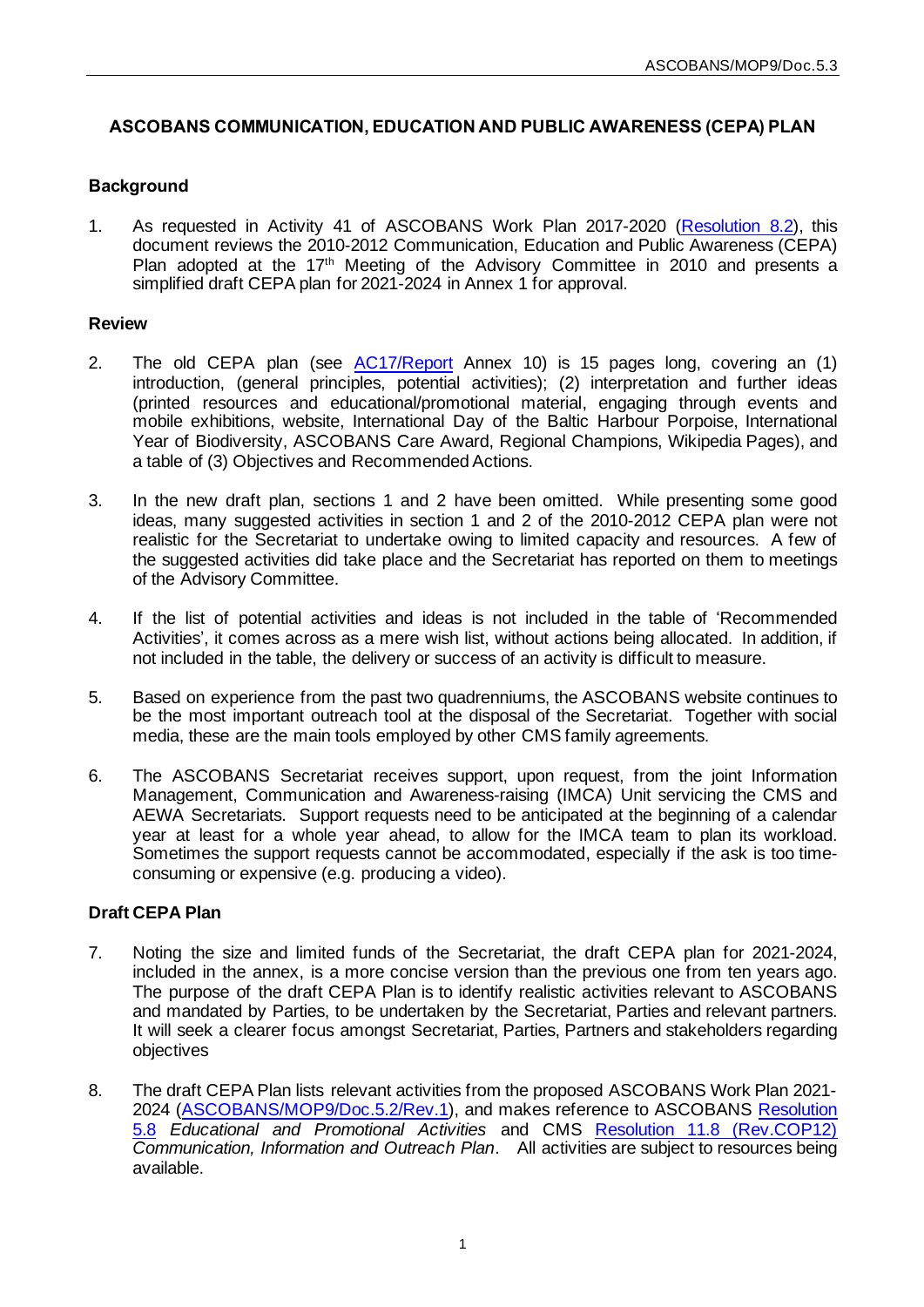9. It should be noted that in the latest national reports submitted to MOP9, most Parties felt that ASCOBANS Secretariat should not produce any information materials (response to question 1.6 "Resources permitting, are there any materials that you think the ASCOBANS Secretariat should produce?" under Section VI: Information and Education, A. Education and Outreach).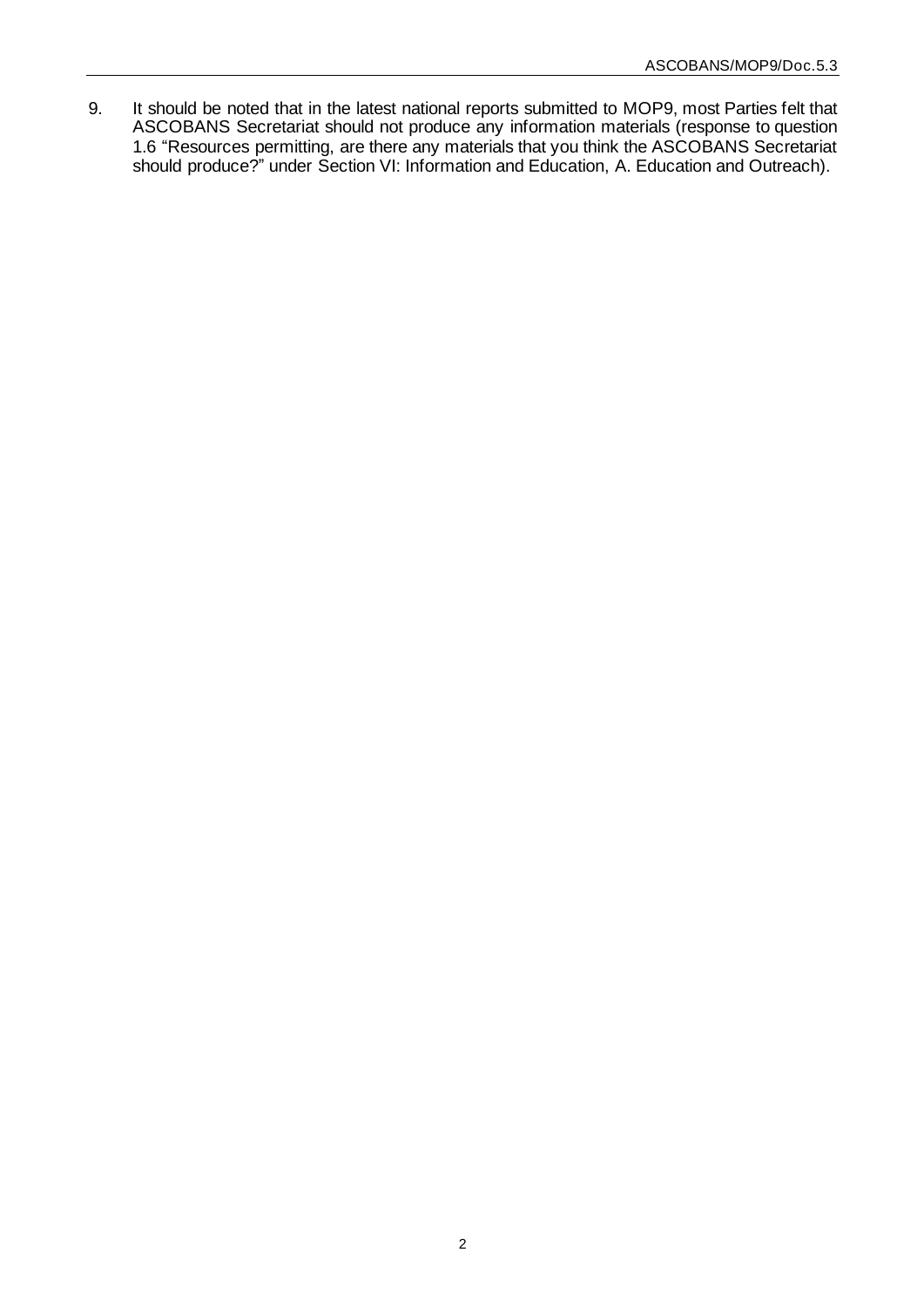# **Annex 1: ASCOBANS Communication, Education and Public Awareness (CEPA) Plan 2021-2024**

| $\vert \#$ | <b>Objective</b>                                                                                                                                                                                                                                      | <b>Recommended Action</b>                                                                                                                                                                                                                                               |                                                                                                                                      |                                                                                                                                                                                                                                                          |  |  |  |  |  |
|------------|-------------------------------------------------------------------------------------------------------------------------------------------------------------------------------------------------------------------------------------------------------|-------------------------------------------------------------------------------------------------------------------------------------------------------------------------------------------------------------------------------------------------------------------------|--------------------------------------------------------------------------------------------------------------------------------------|----------------------------------------------------------------------------------------------------------------------------------------------------------------------------------------------------------------------------------------------------------|--|--|--|--|--|
|            |                                                                                                                                                                                                                                                       | <b>Secretariat</b>                                                                                                                                                                                                                                                      | <b>Parties</b>                                                                                                                       | <b>Partners</b>                                                                                                                                                                                                                                          |  |  |  |  |  |
|            | <b>ASCOBANS Work Plan 2021-2024</b>                                                                                                                                                                                                                   |                                                                                                                                                                                                                                                                         |                                                                                                                                      |                                                                                                                                                                                                                                                          |  |  |  |  |  |
|            | Develop the ASCOBANS website and other<br>information material as needed, aiming to meet<br>the needs of a wide range of target audiences in<br>the languages of the Agreement Area. (WP<br>Activity 45)                                              | Develop content (e.g. news items,<br>species information updates,<br>meeting pages, working group<br>pages, document uploads).<br>Update the online reporting form<br>for national reports. Develop<br>information material upon request<br>from the AC.                | Provide translations of<br>website content and<br>information material upon<br>request from the Secretariat.                         |                                                                                                                                                                                                                                                          |  |  |  |  |  |
| 2.         | Assess the need for information material on<br>conservation issues facing small cetaceans in the<br>region in consultation with AC and relevant<br>working groups, and develop material as<br>necessary. (WP Activity 1,5, 6, 8-19, 22, 30-32,<br>38) | Pass information from the AC and<br>its working groups to the Parties.<br>Produce information material<br>upon request from the AC, in<br>consultation with relevant working<br>groups.                                                                                 | Pass information from the<br>Secretariat to relevant<br>national authorities and<br>organizations.                                   | Provide information<br>material.                                                                                                                                                                                                                         |  |  |  |  |  |
| 3.         | Support annual celebration of the International<br>Day of the Baltic Harbour Porpoise (IDBHP) on<br>the 3 <sup>rd</sup> Sunday in May. (WP Activity 46)                                                                                               | Promote IDBHP and send out<br>material upon request. Produce<br>new material in consultation with<br>relevant working groups.                                                                                                                                           | Promote IDBHP and host an<br>event. Report back to the<br>Secretariat.                                                               | Promote IDBHP and host<br>an event or. Report back to<br>the Secretariat.                                                                                                                                                                                |  |  |  |  |  |
| 4.1        | Strengthen communication with civil society<br>organizations, non-governmental and<br>international organizations. (WP Activity 48, 63-<br>66)                                                                                                        | Continue to invite relevant<br>organizations to send<br>representatives to meetings.<br>Participate or send ASCOBANS<br>representatives to meetings of<br>relevant organizations. Facilitate<br>presentation of the ASCOBANS<br>Outreach and Education Award at<br>MOP. | Attend relevant meetings,<br>look for opportunities to<br>promote ASCOBANS and<br>for joint outreach. Report<br>back to AC meetings. | Contact the the Secretariat<br>to identify possible areas of<br>collaboration. Attend<br>relevant meetings, look for<br>opportunities to promote<br><b>ASCOBANS, Share</b><br>relevant studies with the<br>Secretariat as information<br>documents to AC |  |  |  |  |  |